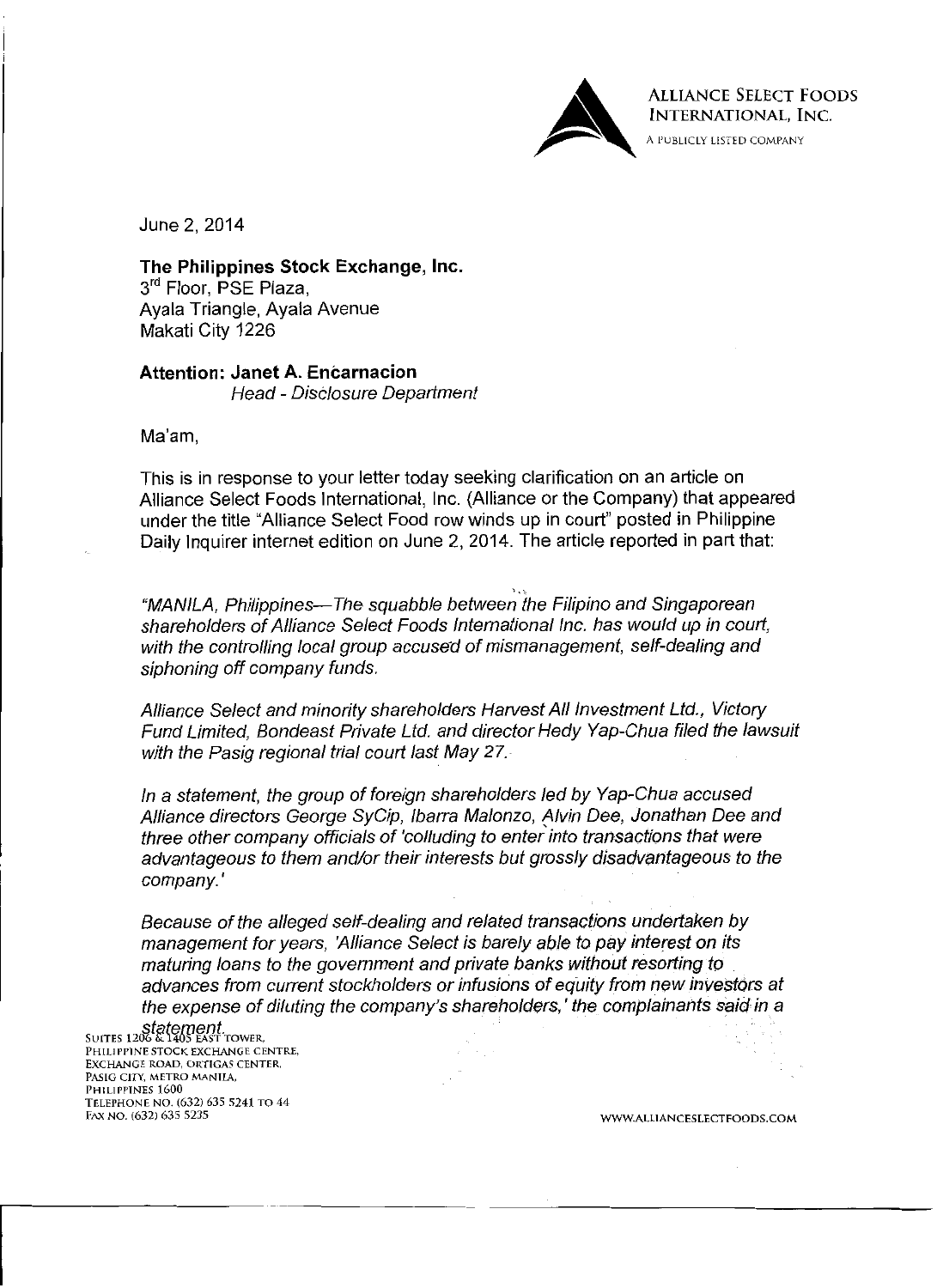*The Singaporean bloc claimed that Alliance's financial situation became 'so dire' that by the end of 2013, its standalone cash was only equivalent to one month's operating expenses.*

*Among the transactions cited in the derivative suit was a series of multimilliondollar payments of company funds authorized by Alliance management to BSJ Fishing and Trading Inc., a fishing company 58.4-percent owned by Lope Jimenez. Jimenez also owned a 4.2-percent stake in Alliance Select as the canning company entered into a series of transactions with BSJ from 2008 to 2011, the statement said.*

*The court petition accused Jonathan Dee, the company chief executive officer, and the rest of the respondents of paying P685.3 million in company funds to BSJ 'without benefiting Alliance and, apparently, despite the absence of prior approval from the Alliance board.'*

*But when BSJ went bankrupt, Dee altered his justification for the disbursements, claiming it to be loans to BSJ.*

*'These loans were hidden and wiped off the company's books at the same time by a dubious dacion agreement with BSJ for vessels of suspect value,' the complainants said.*

*. . . ."*

The Company has not yet seen the lawsuit filed with the Pasig regional trial court on May 27, 2014 so it would not be able to comment on specific issues raised in the said lawsuit.

However, based on the article we would like to address the issues contained in the newspaper article mentioned above.

BSJ Fishing & Trading, Inc. ("BSJ") is a fishing company that used to be the major fish supplier of Alliance at the latter's tuna manufacturing plant in General Santos City. Alliance has bought fish supplies from BSJ since Alliance started operations in the plant 2004. BSJ allowed Alliance to buy its fish on a forward basis, meaning that a pre-agreed price is determined for certain quantities of fish for delivery still several months ahead. Alliance would pay 50% down payment on the full purchase order and pay the balance upon actual delivery months into the future. This was beneficial to Alliance because with an assured supply of fish at a fixed, pre-agreed price, Alliance was able to book sales and sell forward at a price of finished goods that it was confident of ahead of time and with certainty of the profits it could make on the sale. Otherwise stated, Alliance had control of its selling price by closing the purchase price of frozen fish with BSJ several months ahead of delivery, enabling Alliance to sell ahead of the market and to do so profitably.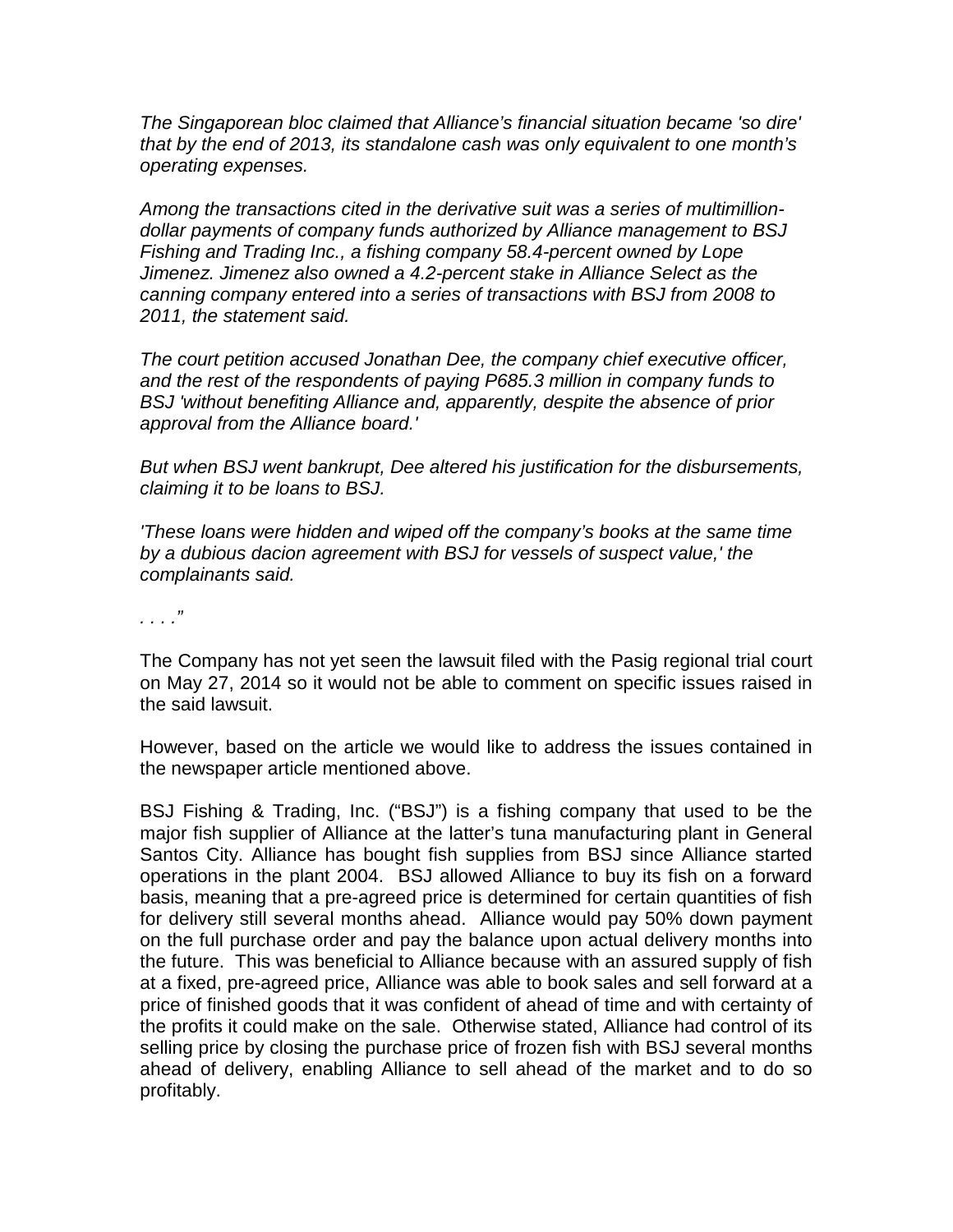Another advantage was that Alliance received a price break on the fish purchase, giving it a significant cost advantage over its competitors since fish constitutes about two-thirds of the cost of the finished goods. No other fish supplier gives this kind of arrangement, as all other suppliers: (i) would quote fish prices on spot basis, meaning the prevailing market price, which often fluctuates, at times significantly, so that canneries cannot be assured of being able to eventually sell their finished goods at a profit; and (ii) imposed stiff terms of payment, e.g., require letters of credit as payment for 95% of the value of the fish, which must be opened two weeks before the delivery of the fish.

For many years and until BSJ ran into financial difficulties (it had to eventually stop fish deliveries to Alliance in 2012), the profits of ASFII, in part, had been due to an assured supply of fish coming from BSJ. The supposed "series of multimillion-dollar payments of company funds authorized by Alliance management to BSJ" are none other than the deposits for fish deliveries over the years that Alliance had to make in favor of BSJ under their mutually beneficial fish supply arrangement. The amount of fish deposit had become bigger because of poor deliveries by BSJ when it suffered financial problems. Alliance required BSJ to secure the obligation with the mortgage of its fishing vessels, which BSJ complied with.

The fish deposit account has appeared in Alliance's Audited Financial Statements as released by Deloitte Philippines (Manabat Delagado Amper & Co.) and had never been "hidden" from view. Nor was it "wiped off the company's books by a dubious dacion agreement." As disclosed to the PSE on September 7, 2012, Alliance acquired six (6) commercial tuna fishing vessels from BSJ "(to) settle in full BSJ's obligation to ASFII for fish deposits totaling approximately US\$15 million." With the acquisition, Alliance "expects to ease its dependence on fish suppliers for its tuna business as it will give the Company direct access to raw materials," with the move "represent(ing) another step by ASFII in the direction of vertical integration."

As for the reason why BSJ became a stockholder of Alliance, when Alliance went public, BSJ bought shares in the stock exchange. The Company's records indicate that BSJ sold its shares in Alliance towards the end of 2009.

In respect of the fish supply arrangement with BSJ, there was no "colluding to enter into transactions that were advantageous to" Alliance directors George SyCip, Ibarra Malonzo, Alvin Dee, Jonathan Dee or any other company officials or "grossly disadvantageous to the company." Nor were there any "self-dealing and related transactions undertaken by management."

As to the claim that "Alliance Select is barely able to pay interest on its maturing loans to the government and private banks without resorting to advances from current stockholders or infusions of equity from new investors at the expense of